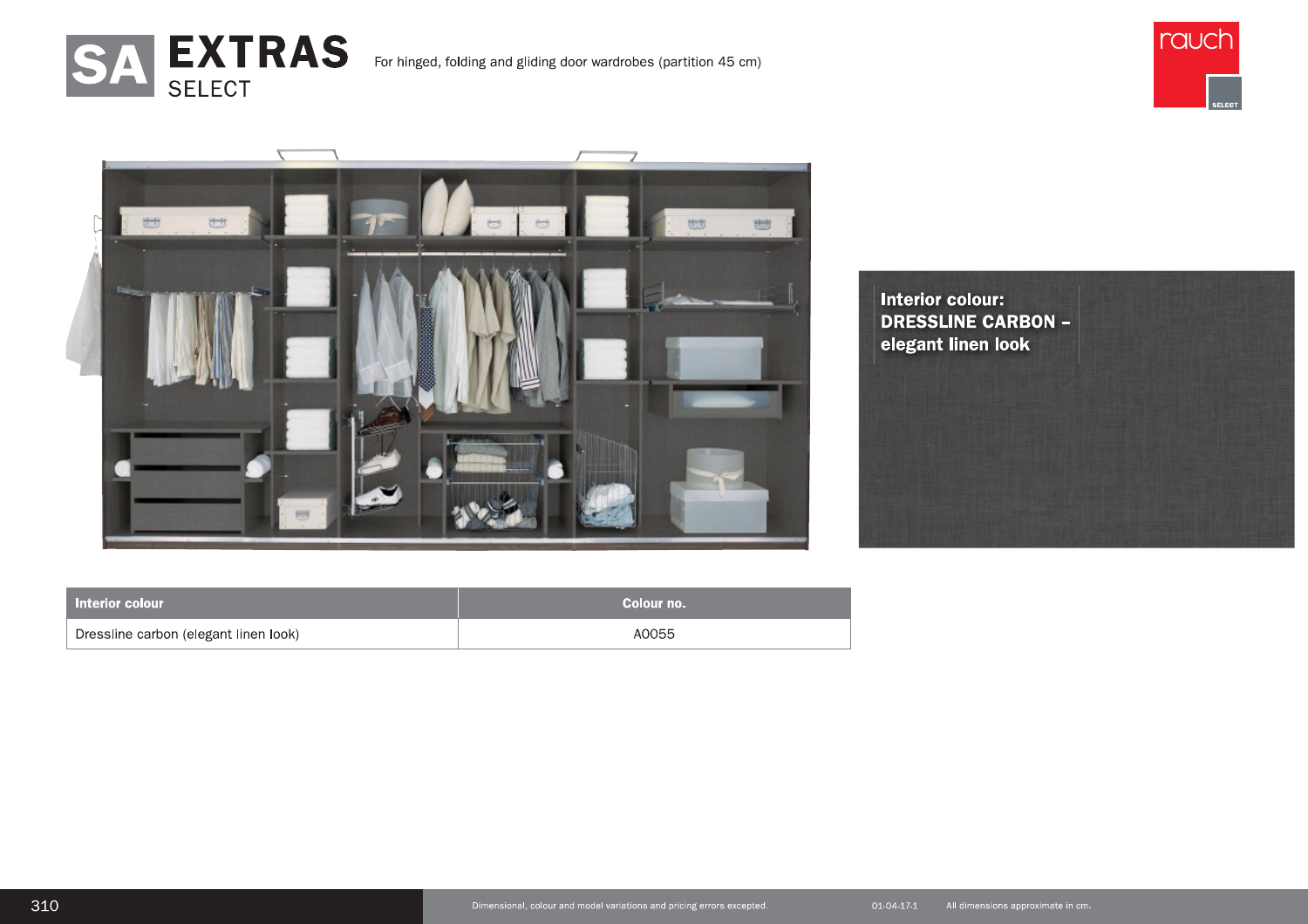



|                           | Interior colour                                              | Colour no.                                                   |                                                              |                                                              |
|---------------------------|--------------------------------------------------------------|--------------------------------------------------------------|--------------------------------------------------------------|--------------------------------------------------------------|
|                           | Dressline carbon colour                                      | A0055                                                        |                                                              |                                                              |
| ELEMENT WIDTH 45          | <b>Shelves</b>                                               |                                                              |                                                              |                                                              |
| 45                        |                                                              |                                                              |                                                              |                                                              |
|                           | 1 shelf                                                      | 2 shelves                                                    | 3 shelves                                                    | 4 shelves                                                    |
|                           |                                                              |                                                              |                                                              |                                                              |
|                           | $\leftrightarrow$ 43 cm $\downarrow$ 2,2 cm $\swarrow$ 54 cm | $\leftrightarrow$ 43 cm $\downarrow$ 2,2 cm $\swarrow$ 54 cm | $\leftrightarrow$ 43 cm $\downarrow$ 2,2 cm $\swarrow$ 54 cm | $\leftrightarrow$ 43 cm $\downarrow$ 2,2 cm $\swarrow$ 54 cm |
| <b>Article</b><br>Price E | 9682                                                         | 9694                                                         | 9683                                                         | 9684                                                         |

| ELEMENT WIDTH 90          | <b>Shelves</b>                                               |                                                              |                                                              |                                                                                                                                                                                                         |
|---------------------------|--------------------------------------------------------------|--------------------------------------------------------------|--------------------------------------------------------------|---------------------------------------------------------------------------------------------------------------------------------------------------------------------------------------------------------|
| 90                        |                                                              |                                                              |                                                              | This luminaire contains built-in LED lamps of the energy classes<br>A++ - A*. The lamps cannot be replaced in the luminaire.<br>*) on a scale from A++ (highest efficiency) to E<br>(lowest efficiency) |
|                           |                                                              |                                                              |                                                              | Mountable only in<br>$-\bigcirc$<br>conjunction with<br><u> ጥጥጥጥጥጥ ጥ</u><br>shelves, w 90 cm.                                                                                                           |
|                           | 1 shelf                                                      | 2 shelves                                                    | 3 shelves                                                    | <b>Shelf lightning</b>                                                                                                                                                                                  |
|                           |                                                              |                                                              |                                                              | Set of 2, incl. transformer                                                                                                                                                                             |
|                           | $\leftrightarrow$ 88 cm $\downarrow$ 2,2 cm $\swarrow$ 54 cm | $\leftrightarrow$ 88 cm $\downarrow$ 2,2 cm $\swarrow$ 54 cm | $\leftrightarrow$ 88 cm $\downarrow$ 2,2 cm $\swarrow$ 54 cm | $\leftrightarrow$ 88 cm $\downarrow$ 2 cm $\swarrow$ 2 cm                                                                                                                                               |
| <b>Article</b><br>Price £ | 9685                                                         | 9695                                                         | 9686                                                         | <b>9L13</b>                                                                                                                                                                                             |

| <b>ELEMENT WIDTH 90</b>   | <b>Shelves</b>                                                                               | Options for installing pull-out shelf in gliding door robes.                                  |                                                                                                                                                            |                                                                                                      |                                                    |
|---------------------------|----------------------------------------------------------------------------------------------|-----------------------------------------------------------------------------------------------|------------------------------------------------------------------------------------------------------------------------------------------------------------|------------------------------------------------------------------------------------------------------|----------------------------------------------------|
| 90                        | Installation in hinged door wardrobes, w 90 cm,<br>and in panorama wardrobes, w 181 cm only. | 45<br>90<br>90<br>9FB9<br>9FB9<br>Gliding door robe<br>w 225 cm, 2 doors<br>90<br>45 45<br>90 | 90<br>90<br>90<br>9FB9<br>9FB9<br>$\rightarrow$ $\rightarrow$ $\rightarrow$ $\leftarrow$<br>Gliding door robe<br>w 270 cm, 3 doors<br>90<br>90<br>45<br>90 | 45<br>90<br>90<br>90<br>45<br>$\overline{\phantom{a}}$<br>90<br>45<br>90<br>90<br>45<br>9FB9<br>9FB9 | 90<br>45<br>- 45<br>90<br>45<br>90<br>9FB9<br>9FB9 |
|                           | 1 shelf, pull-out<br>$\leftrightarrow$ 80 cm $\downarrow$ 16 cm $\swarrow$ 52 cm             |                                                                                               | 9FB9<br>9FB9<br>$\rightarrow$ $\leftarrow$<br><b>Gliding door robe</b>                                                                                     | Gliding door robe<br>w 360 cm. 3 doors                                                               | ► 4<br>Gliding door robe<br>w 405 cm, 3 doors      |
| <b>Article</b><br>Price E | 9FB <sub>9</sub>                                                                             | <b>Gliding door robe</b><br>w 270 cm, 2 doors                                                 | $w$ 315 cm, 3 doors                                                                                                                                        |                                                                                                      |                                                    |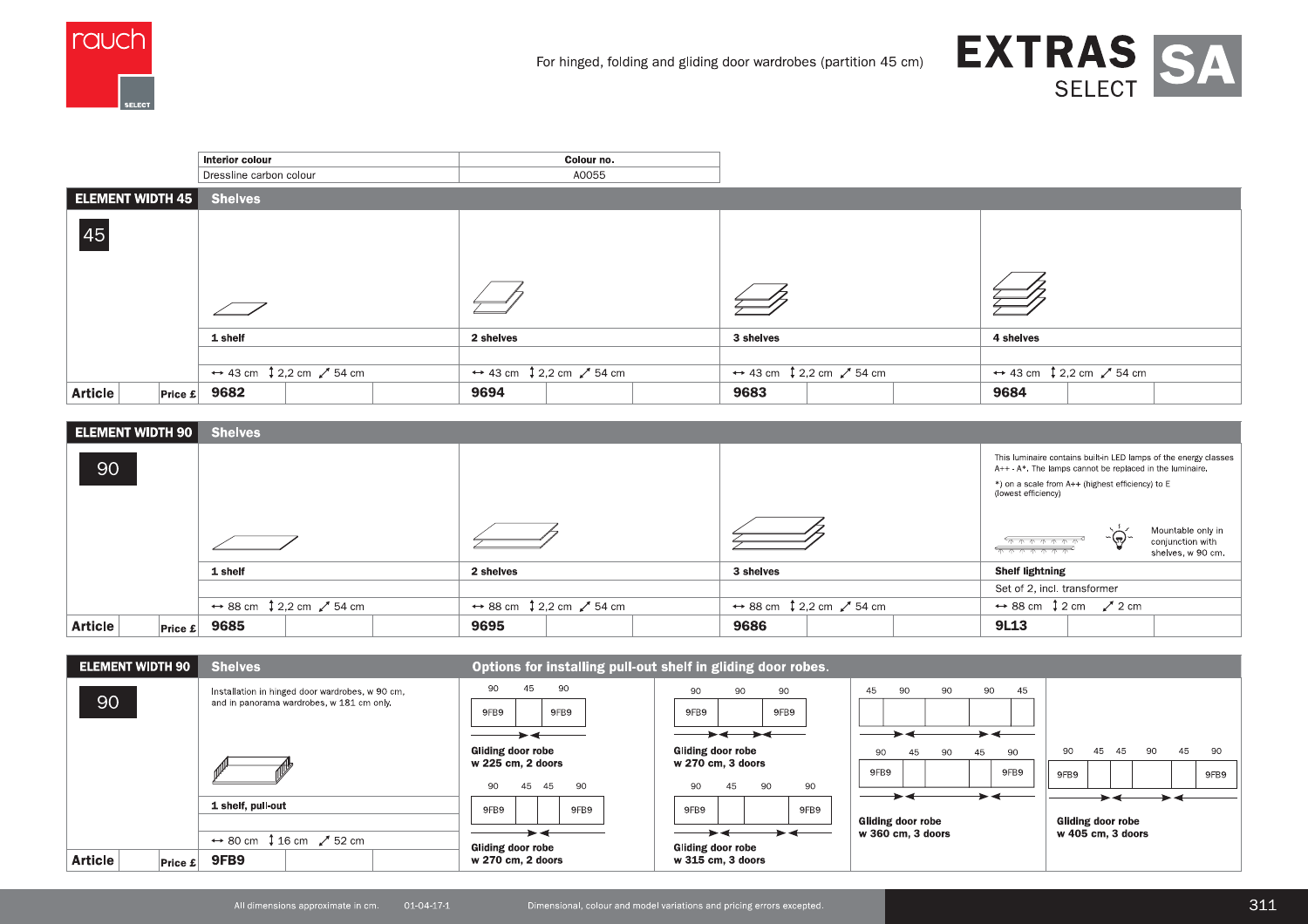



|                                                      | SA EXTRAS                                                                                   |                                                                      |                                                                                                                                                                                                                                  | rauch                                                                |
|------------------------------------------------------|---------------------------------------------------------------------------------------------|----------------------------------------------------------------------|----------------------------------------------------------------------------------------------------------------------------------------------------------------------------------------------------------------------------------|----------------------------------------------------------------------|
|                                                      | <b>SELECT</b>                                                                               | For hinged, folding and gliding door wardrobes (partition 45 cm)     |                                                                                                                                                                                                                                  |                                                                      |
|                                                      |                                                                                             |                                                                      |                                                                                                                                                                                                                                  |                                                                      |
|                                                      | Interior colour<br>Dressline carbon colour                                                  | Colour no.<br>A0055                                                  |                                                                                                                                                                                                                                  |                                                                      |
| <b>CORNER WARDROBES</b>                              | Shelves for corner wardrobes with hinged doors                                              |                                                                      |                                                                                                                                                                                                                                  |                                                                      |
|                                                      | For walk-in corner (2-door), can only be used                                               |                                                                      |                                                                                                                                                                                                                                  |                                                                      |
|                                                      | on the right side.                                                                          | For walk-in corner (2-door), can only be used<br>on the right side.  | For fully usable corner wardrobe (1 door).                                                                                                                                                                                       | For fully usable corner wardrobe (1 door).                           |
|                                                      |                                                                                             |                                                                      |                                                                                                                                                                                                                                  |                                                                      |
|                                                      | $\sqrt{\phantom{a}}$                                                                        |                                                                      |                                                                                                                                                                                                                                  |                                                                      |
|                                                      | 1 shelf                                                                                     | 3 shelves                                                            | 1 shelf                                                                                                                                                                                                                          | 3 shelves                                                            |
|                                                      | $\leftrightarrow$ 73 cm $\downarrow$ 2,2 cm $\swarrow$ 54 cm<br>$ PP$ rice £ 9687           | $\leftrightarrow$ 73 cm $\downarrow$ 2,2 cm $\swarrow$ 54 cm<br>9688 | $\leftrightarrow$ 91 cm $\downarrow$ 2,2 cm $\swarrow$ 91 cm<br>9692                                                                                                                                                             | $\leftrightarrow$ 91 cm $\downarrow$ 2,2 cm $\swarrow$ 91 cm<br>9693 |
|                                                      | Shelves for corner wardrobes with hinged doors                                              |                                                                      |                                                                                                                                                                                                                                  |                                                                      |
|                                                      | For walk-in corner (2-door), can only be used<br>on the left side.                          | For walk-in corner (2-door), can only be used<br>on the left side.   | For walk-in corner (2-door), can only be used<br>on the left side.                                                                                                                                                               |                                                                      |
|                                                      |                                                                                             |                                                                      |                                                                                                                                                                                                                                  |                                                                      |
|                                                      |                                                                                             |                                                                      | t de la familie de la familie de la familie de la familie de la familie de la familie de la familie de la fami<br>La familie de la familie de la familie de la familie de la familie de la familie de la familie de la familie d |                                                                      |
|                                                      | $\overline{\phantom{0}}$                                                                    | FI                                                                   |                                                                                                                                                                                                                                  |                                                                      |
|                                                      | 1 shelf                                                                                     | 3 shelves                                                            | 5 shelves                                                                                                                                                                                                                        |                                                                      |
|                                                      | $\leftrightarrow$ 39 cm $\downarrow$ 2,2 cm $\swarrow$ 54 cm<br>$ _{\text{Price } E} $ 9689 | $\leftrightarrow$ 39 cm $\downarrow$ 2,2 cm $\swarrow$ 54 cm<br>9690 | $\leftrightarrow$ 39 cm $\downarrow$ 2,2 cm $\swarrow$ 54 cm<br>9691                                                                                                                                                             |                                                                      |
|                                                      |                                                                                             |                                                                      |                                                                                                                                                                                                                                  |                                                                      |
| <b>EXTRAS</b>                                        | <b>Hanging rails</b>                                                                        | For corner wardrobe, 2-door.                                         |                                                                                                                                                                                                                                  |                                                                      |
| <b>Article</b><br><b>CORNER WARDROBES</b><br>Article | 45                                                                                          | 75                                                                   | 90                                                                                                                                                                                                                               |                                                                      |

|                |                         | on the right side.   |                                                              |                                                | on the right side. |                                                              |                   |                                                              |           |                                                              |  |
|----------------|-------------------------|----------------------|--------------------------------------------------------------|------------------------------------------------|--------------------|--------------------------------------------------------------|-------------------|--------------------------------------------------------------|-----------|--------------------------------------------------------------|--|
|                |                         |                      |                                                              |                                                |                    |                                                              |                   |                                                              |           |                                                              |  |
|                |                         | 1 shelf              |                                                              |                                                | 3 shelves          |                                                              | 1 shelf           |                                                              | 3 shelves |                                                              |  |
|                |                         |                      |                                                              |                                                |                    |                                                              |                   |                                                              |           |                                                              |  |
|                |                         |                      | $\leftrightarrow$ 73 cm $\downarrow$ 2,2 cm $\swarrow$ 54 cm |                                                |                    | $\leftrightarrow$ 73 cm $\downarrow$ 2,2 cm $\swarrow$ 54 cm |                   | $\leftrightarrow$ 91 cm $\downarrow$ 2,2 cm $\swarrow$ 91 cm |           | $\leftrightarrow$ 91 cm $\downarrow$ 2,2 cm $\swarrow$ 91 cm |  |
| <b>Article</b> | Price E                 | 9687                 |                                                              |                                                | 9688               |                                                              | 9692              |                                                              | 9693      |                                                              |  |
|                |                         |                      |                                                              |                                                |                    |                                                              |                   |                                                              |           |                                                              |  |
|                | <b>CORNER WARDROBES</b> |                      |                                                              | Shelves for corner wardrobes with hinged doors |                    |                                                              |                   |                                                              |           |                                                              |  |
|                |                         | on the left side.    | For walk-in corner (2-door), can only be used                |                                                | on the left side.  | For walk-in corner (2-door), can only be used                | on the left side. | For walk-in corner (2-door), can only be used                |           |                                                              |  |
|                |                         |                      |                                                              |                                                |                    |                                                              |                   |                                                              |           |                                                              |  |
|                |                         | 1 shelf              |                                                              |                                                | 3 shelves          |                                                              | 5 shelves         |                                                              |           |                                                              |  |
|                |                         |                      |                                                              |                                                |                    |                                                              |                   |                                                              |           |                                                              |  |
|                |                         |                      | $\leftrightarrow$ 39 cm $\downarrow$ 2,2 cm $\swarrow$ 54 cm |                                                |                    | $\leftrightarrow$ 39 cm $\downarrow$ 2,2 cm $\swarrow$ 54 cm |                   | $\leftrightarrow$ 39 cm $\downarrow$ 2,2 cm $\swarrow$ 54 cm |           |                                                              |  |
| <b>Article</b> | Price E                 | 9689                 |                                                              |                                                | 9690               |                                                              | 9691              |                                                              |           |                                                              |  |
|                |                         |                      |                                                              |                                                |                    |                                                              |                   |                                                              |           |                                                              |  |
| <b>EXTRAS</b>  |                         | <b>Hanging rails</b> |                                                              |                                                |                    |                                                              |                   |                                                              |           |                                                              |  |
|                |                         | 45                   |                                                              |                                                | 75                 | For corner wardrobe, 2-door.                                 | 90                |                                                              |           |                                                              |  |
|                |                         |                      |                                                              |                                                |                    |                                                              |                   |                                                              |           |                                                              |  |

|                         |                                    | 1 shelf                                                            |                                                | 3 shelves                      |                                                              | 1 shelf               |                                                              | 3 shelves |                                                              |
|-------------------------|------------------------------------|--------------------------------------------------------------------|------------------------------------------------|--------------------------------|--------------------------------------------------------------|-----------------------|--------------------------------------------------------------|-----------|--------------------------------------------------------------|
|                         |                                    | $\leftrightarrow$ 73 cm $\downarrow$ 2,2 cm $\swarrow$ 54 cm       |                                                |                                | $\leftrightarrow$ 73 cm $\downarrow$ 2,2 cm $\swarrow$ 54 cm |                       | $\leftrightarrow$ 91 cm $\downarrow$ 2,2 cm $\swarrow$ 91 cm |           | $\leftrightarrow$ 91 cm $\downarrow$ 2,2 cm $\swarrow$ 91 cm |
| <b>Article</b>          | $ {\mathsf{Price}\ \pounds} $ 9687 |                                                                    |                                                | 9688                           |                                                              | 9692                  |                                                              | 9693      |                                                              |
|                         |                                    |                                                                    |                                                |                                |                                                              |                       |                                                              |           |                                                              |
| <b>CORNER WARDROBES</b> |                                    |                                                                    | Shelves for corner wardrobes with hinged doors |                                |                                                              |                       |                                                              |           |                                                              |
|                         |                                    | For walk-in corner (2-door), can only be used<br>on the left side. |                                                | on the left side.              | For walk-in corner (2-door), can only be used                | on the left side.     | For walk-in corner (2-door), can only be used                |           |                                                              |
|                         |                                    |                                                                    |                                                |                                |                                                              |                       |                                                              |           |                                                              |
|                         |                                    |                                                                    |                                                |                                |                                                              |                       |                                                              |           |                                                              |
|                         |                                    | 1 shelf                                                            |                                                | 3 shelves                      |                                                              | 5 shelves             |                                                              |           |                                                              |
|                         |                                    | $\leftrightarrow$ 39 cm $\downarrow$ 2,2 cm $\swarrow$ 54 cm       |                                                |                                | $\leftrightarrow$ 39 cm $\downarrow$ 2,2 cm $\swarrow$ 54 cm |                       | $\leftrightarrow$ 39 cm $\downarrow$ 2,2 cm $\swarrow$ 54 cm |           |                                                              |
| <b>Article</b>          | $ \mathsf{Price}\ \pounds $ 9689   |                                                                    |                                                | 9690                           |                                                              | 9691                  |                                                              |           |                                                              |
| <b>EXTRAS</b>           |                                    | <b>Hanging rails</b>                                               |                                                |                                | For corner wardrobe, 2-door.                                 |                       |                                                              |           |                                                              |
|                         |                                    | 45<br>$\qquad \qquad \overline{\qquad \qquad }$                    |                                                | 75<br>$\overline{\phantom{a}}$ |                                                              | 90<br>$\qquad \qquad$ |                                                              |           |                                                              |
|                         |                                    | <b>Hanging rail</b>                                                |                                                | <b>Hanging rail</b>            |                                                              | <b>Hanging rail</b>   |                                                              |           |                                                              |
| <b>Article</b>          | Price £ 9715                       | $\leftrightarrow$ 43 cm $\downarrow$ 3 cm $\swarrow$ 2 cm          |                                                | 9499                           | $\leftrightarrow$ 73 cm $\downarrow$ 3 cm $\swarrow$ 2 cm    | 9719                  | $\leftrightarrow$ 88 cm $\uparrow$ 3 cm $\swarrow$ 2 cm      |           |                                                              |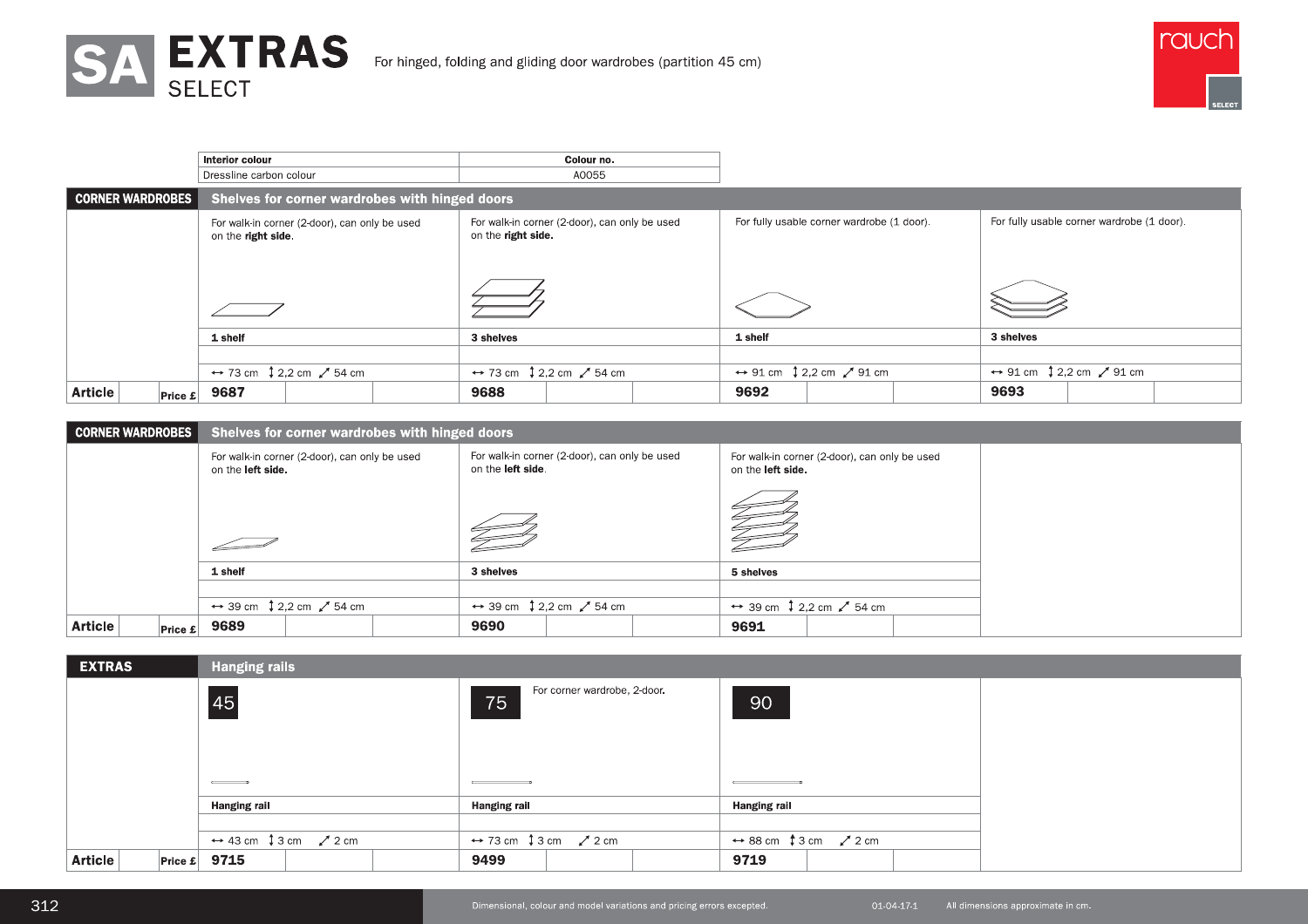



|                                                                                                      | Interior colour                                             | Colour no.                                                  |                                                             |                                                             |  |
|------------------------------------------------------------------------------------------------------|-------------------------------------------------------------|-------------------------------------------------------------|-------------------------------------------------------------|-------------------------------------------------------------|--|
|                                                                                                      | Dressline carbon colour                                     | A0055                                                       |                                                             |                                                             |  |
| <b>EXTRAS</b>                                                                                        | <b>Drawer units</b>                                         |                                                             |                                                             |                                                             |  |
| NOT for gliding door<br>wardrobes with<br>width 136 cm and<br>folding door robes<br>with with 90 cm! | 90                                                          | 90<br><i>122222</i>                                         | 90                                                          | 90                                                          |  |
|                                                                                                      | <b>Drawer unit</b>                                          | <b>Drawer unit</b>                                          | Wire basket insert                                          | <b>Drawer unit</b>                                          |  |
|                                                                                                      | with 3 drawers                                              | with glass front                                            | with 3 baskets                                              | with 3 drawers, 1 drawer lockable                           |  |
|                                                                                                      | $\leftrightarrow$ 88 cm $\downarrow$ 60 cm $\swarrow$ 54 cm | $\leftrightarrow$ 88 cm $\downarrow$ 60 cm $\swarrow$ 54 cm | $\leftrightarrow$ 88 cm $\downarrow$ 60 cm $\swarrow$ 54 cm | $\leftrightarrow$ 88 cm $\downarrow$ 60 cm $\swarrow$ 54 cm |  |
| <b>Article</b><br>Price $\boldsymbol{\pounds}$                                                       | <b>9S25</b>                                                 | <b>9S36</b>                                                 | 9730                                                        | <b>9S00</b>                                                 |  |

| <b>EXTRAS</b>                                                                                        | <b>Drawer units</b>                                         |                                                             |                                                         |                                                             |  |
|------------------------------------------------------------------------------------------------------|-------------------------------------------------------------|-------------------------------------------------------------|---------------------------------------------------------|-------------------------------------------------------------|--|
| NOT for gliding door<br>wardrobes with<br>width 136 cm and<br>folding door robes<br>with with 90 cm! | Height adjustable<br>90<br><b>INSSESSI</b>                  | Height adjustable<br>90<br><b>E222223</b>                   | Height adjustable<br>90                                 | Can be mounted<br>45<br>on left or right.                   |  |
|                                                                                                      | Drawer unit                                                 | <b>Drawer unit</b>                                          | <b>Drawer unit</b>                                      | Drawer unit                                                 |  |
|                                                                                                      | with decorative front                                       | with glass front                                            | with colour front, drawer lockable                      | with 3 drawers                                              |  |
|                                                                                                      | $\leftrightarrow$ 88 cm $\downarrow$ 23 cm $\swarrow$ 54 cm | $\leftrightarrow$ 88 cm $\downarrow$ 23 cm $\swarrow$ 54 cm | $\rightarrow$ 88 cm $\downarrow$ 23 cm $\swarrow$ 54 cm | $\leftrightarrow$ 43 cm $\downarrow$ 60 cm $\swarrow$ 54 cm |  |
| <b>Article</b><br>Price E                                                                            | <b>9S38</b>                                                 | <b>9S35</b>                                                 | <b>9S04</b>                                             | <b>9S19</b>                                                 |  |

| <b>GLIDING DOORS</b>                                                                         |                                                                                                                                          | Options for installing drawer units in gliding door robes.                                   |                                                                                                                                                                                                                                     |                                                                                                                                        |                                                                                                                                                                                                               |                                                                                                                                                                         |
|----------------------------------------------------------------------------------------------|------------------------------------------------------------------------------------------------------------------------------------------|----------------------------------------------------------------------------------------------|-------------------------------------------------------------------------------------------------------------------------------------------------------------------------------------------------------------------------------------|----------------------------------------------------------------------------------------------------------------------------------------|---------------------------------------------------------------------------------------------------------------------------------------------------------------------------------------------------------------|-------------------------------------------------------------------------------------------------------------------------------------------------------------------------|
| $X =$<br>installation of Art. No.<br>possible 9S25, 9730,<br>9S36, 9S35, 9S38,<br>9S00, 9S04 | 90<br>90<br>$\mathbf{v}$<br>$\mathbf{w}$<br>$\boldsymbol{\mathcal{N}}$<br>$\overline{\phantom{a}}$<br>$\rightarrow$ $\leftarrow$<br>____ | 45<br>90<br>90<br>$\mathbf{v}$<br>$\boldsymbol{\mathsf{x}}$<br>$\boldsymbol{\lambda}$<br>► ← | 90<br>90<br>90<br>$\mathbf{w}$<br>X<br>$\mathbf{w}$<br>$\boldsymbol{\mathcal{N}}$<br>$\boldsymbol{\mathcal{N}}$<br>$\rightarrow$<br>45<br>90<br>90<br>$\boldsymbol{\mathsf{x}}$<br>$\mathbf{w}$<br>$\boldsymbol{\mathcal{N}}$<br>►⋖ | 45<br>90<br>90<br>90<br>$\boldsymbol{\mathsf{x}}$<br>$\mathbf{v}$<br>X<br>$\boldsymbol{\mathcal{N}}$<br>$\blacktriangleright$ 4<br>→ ← | 45<br>90<br>90<br>45<br>90<br>$\mathbf{v}$<br>$\mathbf x$<br>$\rightarrow$ $\leftarrow$<br>90<br>45<br>45<br>90<br>90<br>$\mathbf{v}$<br>$\mathbf{w}$<br>$\mathbf{A}$<br>$\mathbf{\mathcal{L}}$<br>► 4<br>► 4 | 45<br>-45<br>90<br>90<br>45<br>90<br>$\mathbf{w}$<br>$\mathbf{w}$<br>$\boldsymbol{\mathsf{x}}$<br>$\boldsymbol{\mathsf{A}}$<br>$\sim$<br>$\blacktriangleright$ 4<br>→ → |
| <b>Description</b>                                                                           | <b>Gliding door wardrobe</b><br>w 181 cm, 2-door                                                                                         | <b>Gliding door wardrobe</b><br>w 225 cm, 2-door                                             | <b>Gliding door wardrobe</b><br>w 270 cm, 2- and 3-trg.                                                                                                                                                                             | <b>Gliding door wardrobe</b><br>w 315 cm, 3-door                                                                                       | <b>Gliding door wardrobe</b><br>w 360 cm, 3-door                                                                                                                                                              | <b>Gliding door wardrobe</b><br>w 405 cm, 3-door                                                                                                                        |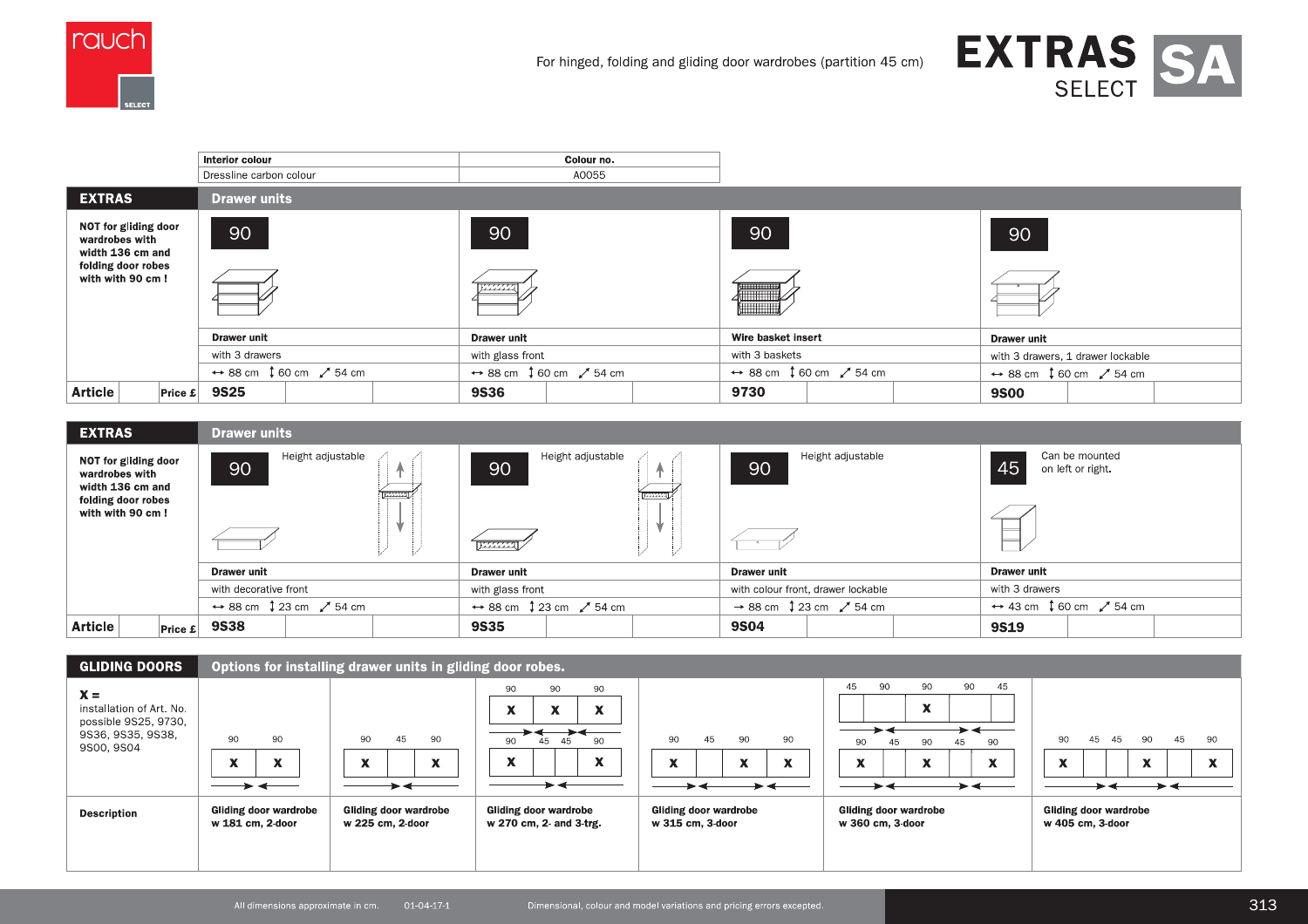



|                            | Interior colour                                                                           | Colour no.                                                                                  |                                                     |  |
|----------------------------|-------------------------------------------------------------------------------------------|---------------------------------------------------------------------------------------------|-----------------------------------------------------|--|
|                            | Dressline carbon colour                                                                   | A0055                                                                                       |                                                     |  |
| <b>EXTRAS</b>              |                                                                                           |                                                                                             |                                                     |  |
|                            | Cannot be mounted on the side of the folding door stop.<br>Maximum load per basket 11 kg. | Cannot be mounted on the side of the folding door stop.<br>Maximum load per shoe rack 4 kg. | Max load 7 kg.                                      |  |
|                            |                                                                                           | <b>Compartire Comparties</b>                                                                | <b>ANTINEE</b>                                      |  |
|                            | Side pull-out $+3$ metal baskets                                                          | Side pull-out $+3$ shoe racks                                                               | Laundry basket, including pull-out                  |  |
|                            | Pull-out depth 42 cm                                                                      | Pull-out depth 42 cm                                                                        | Pull-out                                            |  |
|                            | $162 \text{ cm}$ $247 \text{ cm}$<br>$\leftrightarrow$ 33 cm                              | $162 \text{ cm}$ / 47 cm<br>$\leftrightarrow$ 36 cm                                         | $162 \text{ cm}$ / 47 cm<br>$\leftrightarrow$ 36 cm |  |
| <b>Article</b><br> Price E | <b>9AZ5</b>                                                                               | <b>9AZ6</b>                                                                                 | <b>9WK1</b>                                         |  |

| <b>EXTRAS</b>              |                                                              |                                                                |                                                                          |  |
|----------------------------|--------------------------------------------------------------|----------------------------------------------------------------|--------------------------------------------------------------------------|--|
|                            | 90<br><u>_</u><br>←                                          | 90/100                                                         | For walk-in corner (2-door) or mounted<br>on the inside of hinged doors. |  |
|                            | <b>Interior division</b>                                     | <b>Clothes lift</b>                                            | Interior mirror                                                          |  |
|                            | $1/2$ -, $1/2$ division                                      |                                                                |                                                                          |  |
|                            | $\leftrightarrow$ 90 cm $\downarrow$ 148 cm $\swarrow$ 54 cm | $\leftrightarrow$ 88-98 cm $\downarrow$ 84 cm $\swarrow$ 14 cm | $\leftrightarrow$ 32 cm $\downarrow$ 151 cm $\swarrow$ 1 cm              |  |
| <b>Article</b><br> Price E | <b>9E90</b>                                                  | 9314                                                           | 9812                                                                     |  |



Dimensional, colour and model variations and pricing errors excepted.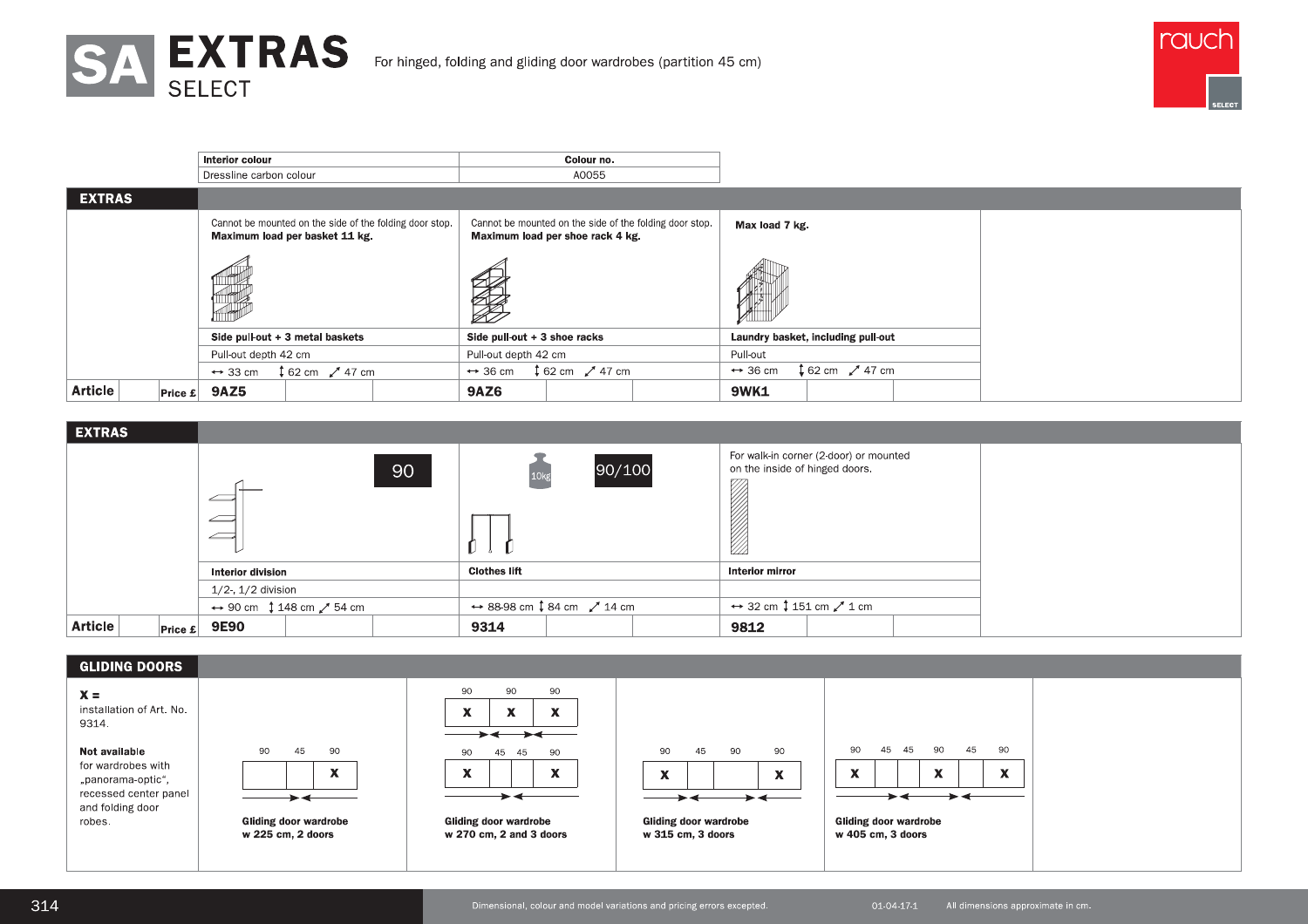



|                                    | Interior colour<br>Dressline carbon colour                            | Colour no.<br>A0055                              |                                                                                                                                 |                                                                    |                                                                                |  |  |
|------------------------------------|-----------------------------------------------------------------------|--------------------------------------------------|---------------------------------------------------------------------------------------------------------------------------------|--------------------------------------------------------------------|--------------------------------------------------------------------------------|--|--|
| <b>EXTRAS</b>                      | <b>Trouser rack</b>                                                   |                                                  | Options for installing trouser holder in gliding door robes.                                                                    |                                                                    |                                                                                |  |  |
| NOT for folding door<br>wardrobes! | 90<br>filillillillilli<br><b>Trouser holder</b><br>extensible         | 90<br>45<br>90<br>9HH1<br>9HH1                   | 90<br>45<br>90<br>45<br>9HH1<br>9HH1<br><b>Gliding door wardrobe</b><br>w 270 cm, 2 door<br>90<br>90<br>90<br>9HH1<br>9HH1<br>→ | 90<br>45<br>90<br>90<br>9HH1<br>9HH1<br>$\blacktriangleright\prec$ | 90<br>90<br>45<br>90<br>45<br>90<br>45<br>45<br>90<br>90<br>9HH1<br>9HH1<br>►≁ |  |  |
| <b>Article</b><br>Price E          | $\leftrightarrow$ 88 cm $\downarrow$ 4 cm<br>$\swarrow$ 50 cm<br>9HH1 | <b>Gliding door wardrobe</b><br>w 225 cm, 2 door | <b>Gliding door wardrobe</b><br>w 270 cm, 3 doors.                                                                              | <b>Gliding door wardrobe</b><br>w 315 cm, 3 doors                  | <b>Gliding door wardrobe</b><br>w 360 cm, 3 door                               |  |  |

| <b>EXTRAS</b>             |                                                                                                         |                                                                                         |                                                                                         |
|---------------------------|---------------------------------------------------------------------------------------------------------|-----------------------------------------------------------------------------------------|-----------------------------------------------------------------------------------------|
|                           | Can only be mounted into hinged door robes.                                                             | To be mounted on the inside of the end centre panel<br>of hinged or gliding door robes. | To be mounted on the inside of the end centre panel<br>of hinged or gliding door robes. |
|                           | $\begin{array}{ c c } \hline \multicolumn{1}{ }{\textbf{}} & \multicolumn{1}{ }{\textbf{}} \end{array}$ | Partner                                                                                 | <u>ff</u>                                                                               |
|                           | Tie rack, swivelling                                                                                    | Tie / belt rack                                                                         | Tie / belt rack                                                                         |
|                           |                                                                                                         |                                                                                         |                                                                                         |
|                           | $\leftrightarrow$ 31 cm $\downarrow$ 27 cm $\swarrow$ 5 cm                                              | $\leftrightarrow$ 10 cm $\downarrow$ 13 cm $\swarrow$ 46 cm                             | $\leftrightarrow$ 9 cm $\downarrow$ 7 cm $\swarrow$ 45 cm                               |
| <b>Article</b><br>Price E | 9768                                                                                                    | 990K                                                                                    | <b>9GK1</b>                                                                             |

| <b>EXTRAS</b>              |                                                               |                                                               |                                                                                         |  |
|----------------------------|---------------------------------------------------------------|---------------------------------------------------------------|-----------------------------------------------------------------------------------------|--|
|                            | To be mounted on the outside of the wardrobes-<br>end panels. | To be mounted on the outside of the wardrobes-<br>end panels. | To be mounted on the inside of the end centre panel<br>of hinged or gliding door robes. |  |
|                            |                                                               | $\sim$                                                        | <b>Reading</b>                                                                          |  |
|                            | Coat hanger rail                                              | Coat hanger rail                                              | Hooks                                                                                   |  |
|                            |                                                               |                                                               |                                                                                         |  |
|                            | $\leftrightarrow$ 27 cm $\downarrow$ 52 cm $\swarrow$ 2 cm    | $\leftrightarrow$ 18 cm $\downarrow$ 27 cm $\swarrow$ 1 cm    | $\leftrightarrow$ 34 cm $\downarrow$ 6 cm $\swarrow$ 3 cm                               |  |
| <b>Article</b><br> Price E | 9767                                                          | 990U                                                          | <b>9HL1</b>                                                                             |  |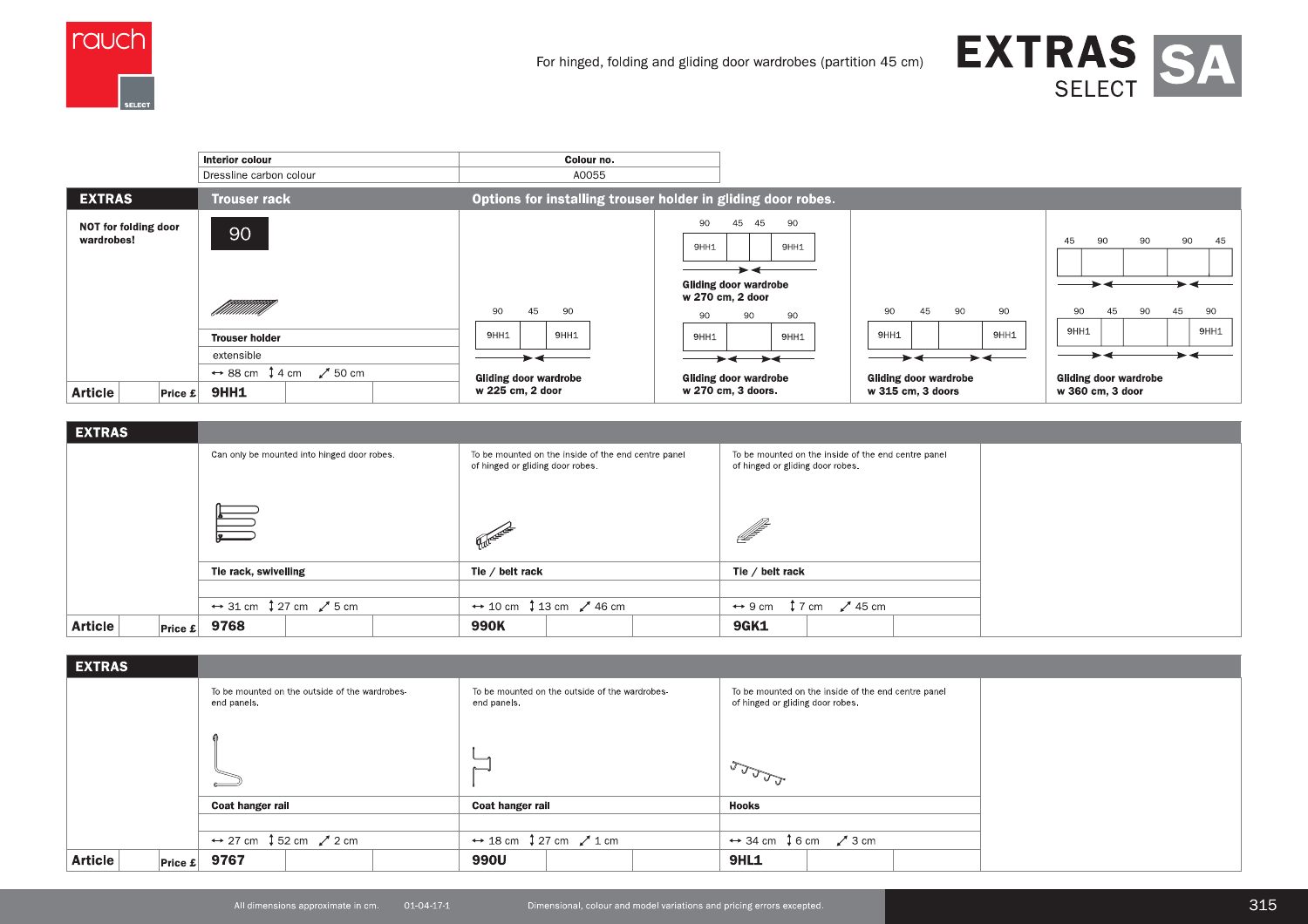



|               |  | Interior colour                    |                                         |                                          |      | Colour no.                              |  |
|---------------|--|------------------------------------|-----------------------------------------|------------------------------------------|------|-----------------------------------------|--|
|               |  | Dressline carbon colour            |                                         |                                          |      | A0055                                   |  |
| <b>EXTRAS</b> |  |                                    |                                         | Door damper for hinged and gliding doors |      |                                         |  |
|               |  |                                    |                                         |                                          |      |                                         |  |
|               |  |                                    |                                         |                                          |      |                                         |  |
|               |  |                                    |                                         |                                          |      |                                         |  |
|               |  |                                    |                                         |                                          |      |                                         |  |
|               |  | くの                                 |                                         |                                          | 9∕   |                                         |  |
|               |  |                                    |                                         |                                          |      |                                         |  |
|               |  | Hinged door dampers, set of 2      |                                         |                                          |      | Hinged door dampers, set of 3           |  |
|               |  |                                    | One door damper needed per hinged door. |                                          |      | One door damper needed per hinged door. |  |
|               |  |                                    | NOT possible with glass framed doors.   |                                          |      | NOT possible with glass framed doors.   |  |
| Art.no.       |  | Price $\boldsymbol{\epsilon}$ 9TE2 |                                         |                                          | 9TE3 |                                         |  |

| <b>EXTRAS</b>    | Door damper for gliding doors.                    |  |  |  |  |  |  |
|------------------|---------------------------------------------------|--|--|--|--|--|--|
|                  |                                                   |  |  |  |  |  |  |
|                  |                                                   |  |  |  |  |  |  |
|                  |                                                   |  |  |  |  |  |  |
|                  |                                                   |  |  |  |  |  |  |
|                  | $\overline{\phantom{a}}$                          |  |  |  |  |  |  |
|                  | Gliding door dampers, set of 2                    |  |  |  |  |  |  |
|                  | One door damper set needed per gliding door front |  |  |  |  |  |  |
|                  |                                                   |  |  |  |  |  |  |
| Article<br>Price | 990V                                              |  |  |  |  |  |  |

| <b>EXTRAS</b> |                                        |                                            |                                 |  |  |
|---------------|----------------------------------------|--------------------------------------------|---------------------------------|--|--|
|               |                                        | Transmitter for LED-lights.                |                                 |  |  |
|               |                                        |                                            |                                 |  |  |
|               | $\boxed{\textcircled{\color{white}0}}$ |                                            |                                 |  |  |
|               |                                        |                                            |                                 |  |  |
|               |                                        |                                            |                                 |  |  |
|               |                                        |                                            | Radio hand dimmer with receiver |  |  |
|               |                                        | for controlling the lighting of LED lights |                                 |  |  |
|               |                                        | Cable length: 1 m                          |                                 |  |  |
| Art.no.       |                                        | Price $\mathbf{E}$ 99FB                    |                                 |  |  |